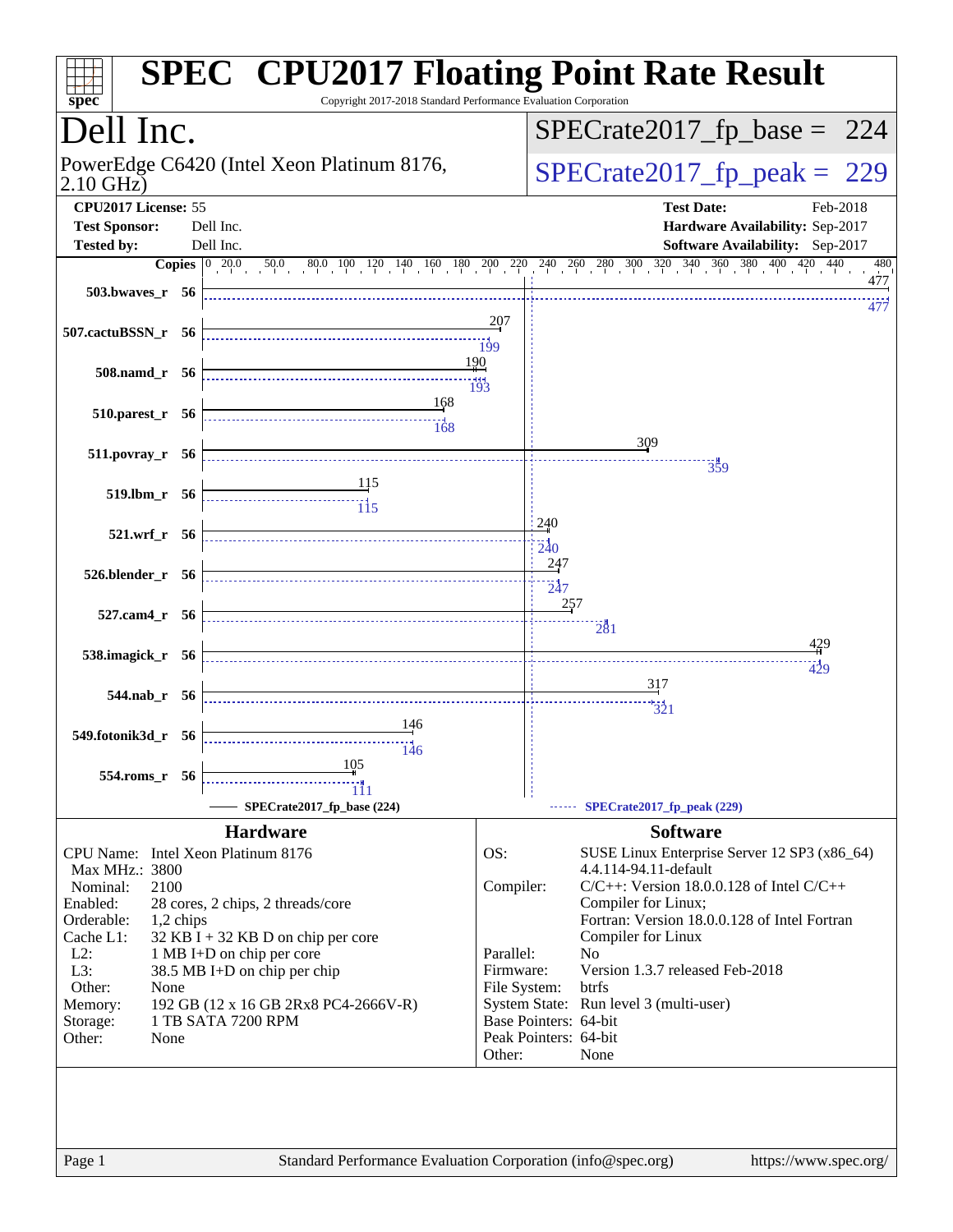

Copyright 2017-2018 Standard Performance Evaluation Corporation

## Dell Inc.

PowerEdge C6420 (Intel Xeon Platinum 8176,  $\vert$  [SPECrate2017\\_fp\\_peak =](http://www.spec.org/auto/cpu2017/Docs/result-fields.html#SPECrate2017fppeak) 229

[SPECrate2017\\_fp\\_base =](http://www.spec.org/auto/cpu2017/Docs/result-fields.html#SPECrate2017fpbase) 224

2.10 GHz)

**[CPU2017 License:](http://www.spec.org/auto/cpu2017/Docs/result-fields.html#CPU2017License)** 55 **[Test Date:](http://www.spec.org/auto/cpu2017/Docs/result-fields.html#TestDate)** Feb-2018 **[Test Sponsor:](http://www.spec.org/auto/cpu2017/Docs/result-fields.html#TestSponsor)** Dell Inc. **[Hardware Availability:](http://www.spec.org/auto/cpu2017/Docs/result-fields.html#HardwareAvailability)** Sep-2017

**[Tested by:](http://www.spec.org/auto/cpu2017/Docs/result-fields.html#Testedby)** Dell Inc. **[Software Availability:](http://www.spec.org/auto/cpu2017/Docs/result-fields.html#SoftwareAvailability)** Sep-2017

#### **[Results Table](http://www.spec.org/auto/cpu2017/Docs/result-fields.html#ResultsTable)**

|                                 | <b>Base</b>   |                |       |                |       | <b>Peak</b>    |       |               |                |              |                |              |                |              |
|---------------------------------|---------------|----------------|-------|----------------|-------|----------------|-------|---------------|----------------|--------------|----------------|--------------|----------------|--------------|
| <b>Benchmark</b>                | <b>Copies</b> | <b>Seconds</b> | Ratio | <b>Seconds</b> | Ratio | <b>Seconds</b> | Ratio | <b>Copies</b> | <b>Seconds</b> | <b>Ratio</b> | <b>Seconds</b> | <b>Ratio</b> | <b>Seconds</b> | <b>Ratio</b> |
| 503.bwayes_r                    | 56            | 1177           | 477   | 1178           | 477   | 1178           | 477   | 56            | 1177           | 477          | 1177           | 477          | 1178           | 477          |
| 507.cactuBSSN r                 | 56            | 343            | 207   | 343            | 207   | 343            | 207   | 56            | 355            | 199          | 356            | 199          | 355            | <u>199</u>   |
| $508$ .namd $_r$                | 56            | 280            | 190   | 270            | 197   | 282            | 189   | 56            | 271            | 196          | 280            | 190          | 276            | 193          |
| 510.parest_r                    | 56            | 874            | 168   | 873            | 168   | 876            | 167   | 56            | 871            | 168          | 870            | 168          | 871            | 168          |
| 511.povray_r                    | 56            | 421            | 310   | 423            | 309   | 422            | 309   | 56            | 366            | 358          | 364            | 359          | 365            | 359          |
| $519.1$ bm r                    | 56            | 513            | 115   | 512            | 115   | 512            | 115   | 56            | 514            | 115          | 514            | 115          | 514            | 115          |
| $521$ .wrf r                    | 56            | 521            | 241   | 523            | 240   | 523            | 240   | 56            | 522            | 240          | 522            | 240          | 521            | 241          |
| 526.blender r                   | 56            | 344            | 248   | 345            | 247   | 345            | 247   | 56            | 345            | 248          | 345            | 247          | 345            | 247          |
| 527.cam4 r                      | 56            | 381            | 257   | 382            | 256   | 381            | 257   | 56            | 350            | 280          | 349            | 281          | 348            | 281          |
| 538.imagick_r                   | 56            | 324            | 430   | 324            | 429   | 326            | 427   | 56            | 324            | 430          | 325            | 429          | 325            | 429          |
| $544$ .nab r                    | 56            | 298            | 317   | 298            | 317   | 298            | 317   | 56            | 294            | 321          | 293            | 321          | 302            | 313          |
| 549.fotonik3d r                 | 56            | 1494           | 146   | 1497           | 146   | 1497           | 146   | 56            | 1495           | 146          | 1496           | 146          | 1497           | 146          |
| 554.roms r                      | 56            | 841            | 106   | 847            | 105   | 853            | 104   | 56            | 807            | 110          | 796            | 112          | 802            | <u>111</u>   |
| SPECrate2017 fp base $=$<br>224 |               |                |       |                |       |                |       |               |                |              |                |              |                |              |

**[SPECrate2017\\_fp\\_peak =](http://www.spec.org/auto/cpu2017/Docs/result-fields.html#SPECrate2017fppeak) 229**

Results appear in the [order in which they were run](http://www.spec.org/auto/cpu2017/Docs/result-fields.html#RunOrder). Bold underlined text [indicates a median measurement](http://www.spec.org/auto/cpu2017/Docs/result-fields.html#Median).

#### **[Submit Notes](http://www.spec.org/auto/cpu2017/Docs/result-fields.html#SubmitNotes)**

 The numactl mechanism was used to bind copies to processors. The config file option 'submit' was used to generate numactl commands to bind each copy to a specific processor. For details, please see the config file.

#### **[Operating System Notes](http://www.spec.org/auto/cpu2017/Docs/result-fields.html#OperatingSystemNotes)**

Stack size set to unlimited using "ulimit -s unlimited"

#### **[General Notes](http://www.spec.org/auto/cpu2017/Docs/result-fields.html#GeneralNotes)**

Environment variables set by runcpu before the start of the run: LD\_LIBRARY\_PATH = "/root/cpu2017/lib/ia32:/root/cpu2017/lib/intel64:/root/cpu2017/je5.0.1-32:/root/cpu2017/je5.0.1-64"

 Binaries compiled on a system with 1x Intel Core i7-4790 CPU + 32GB RAM memory using Redhat Enterprise Linux 7.4

 Yes: The test sponsor attests, as of date of publication, that CVE-2017-5754 (Meltdown) is mitigated in the system as tested and documented.

 Yes: The test sponsor attests, as of date of publication, that CVE-2017-5753 (Spectre variant 1) is mitigated in the system as tested and documented.

 Yes: The test sponsor attests, as of date of publication, that CVE-2017-5715 (Spectre variant 2) is mitigated in the system as tested and documented.

Transparent Huge Pages enabled by default

**(Continued on next page)**

| Page 2 | Standard Performance Evaluation Corporation (info@spec.org) | https://www.spec.org/ |
|--------|-------------------------------------------------------------|-----------------------|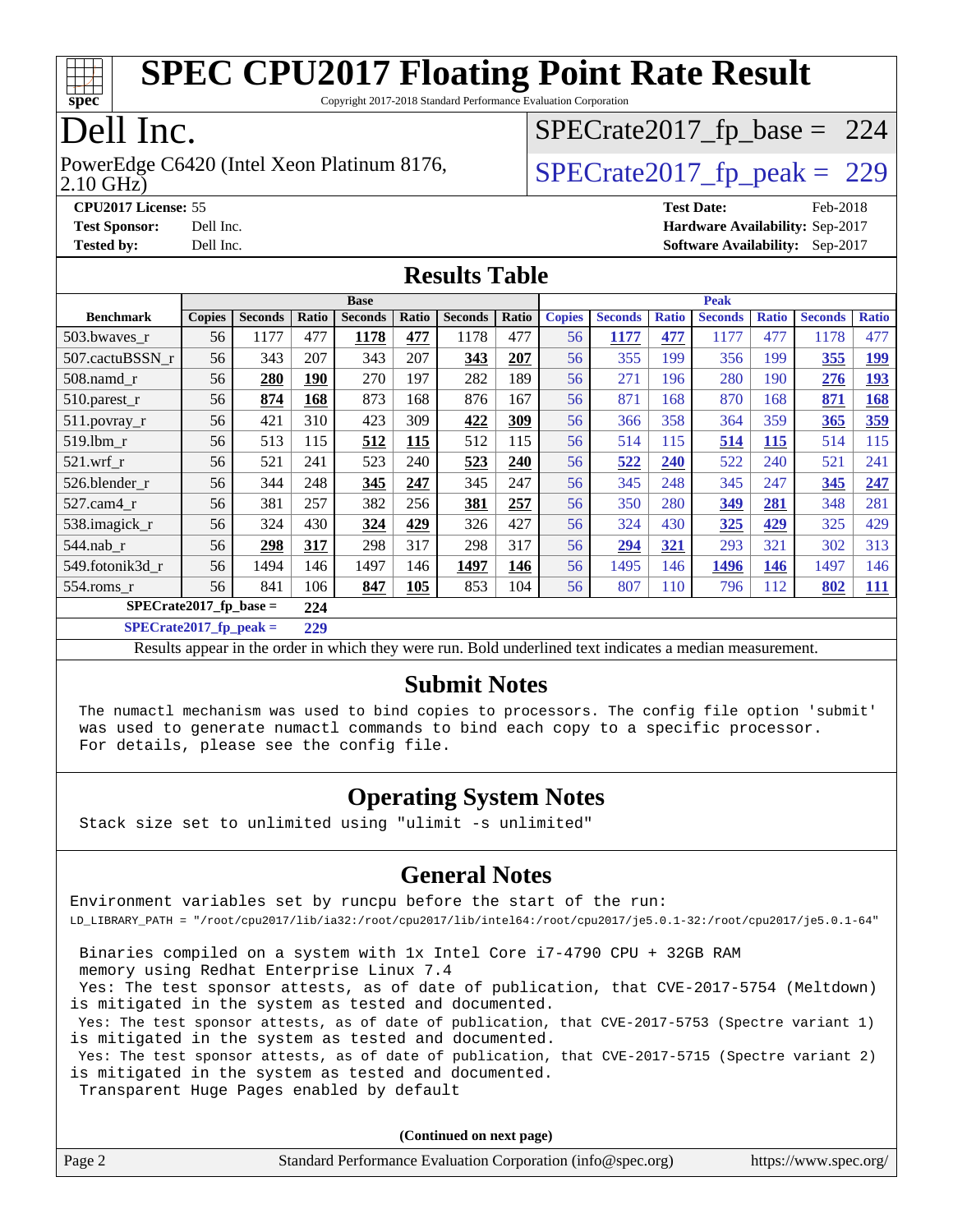

Copyright 2017-2018 Standard Performance Evaluation Corporation

## Dell Inc.

2.10 GHz) PowerEdge C6420 (Intel Xeon Platinum 8176,  $\vert$  [SPECrate2017\\_fp\\_peak =](http://www.spec.org/auto/cpu2017/Docs/result-fields.html#SPECrate2017fppeak) 229

[SPECrate2017\\_fp\\_base =](http://www.spec.org/auto/cpu2017/Docs/result-fields.html#SPECrate2017fpbase) 224

**[Tested by:](http://www.spec.org/auto/cpu2017/Docs/result-fields.html#Testedby)** Dell Inc. **[Software Availability:](http://www.spec.org/auto/cpu2017/Docs/result-fields.html#SoftwareAvailability)** Sep-2017

**[CPU2017 License:](http://www.spec.org/auto/cpu2017/Docs/result-fields.html#CPU2017License)** 55 **[Test Date:](http://www.spec.org/auto/cpu2017/Docs/result-fields.html#TestDate)** Feb-2018 **[Test Sponsor:](http://www.spec.org/auto/cpu2017/Docs/result-fields.html#TestSponsor)** Dell Inc. **[Hardware Availability:](http://www.spec.org/auto/cpu2017/Docs/result-fields.html#HardwareAvailability)** Sep-2017

#### **[General Notes \(Continued\)](http://www.spec.org/auto/cpu2017/Docs/result-fields.html#GeneralNotes)**

 Prior to runcpu invocation Filesystem page cache synced and cleared with: sync; echo 3> /proc/sys/vm/drop\_caches runcpu command invoked through numactl i.e.: numactl --interleave=all runcpu <etc>

#### **[Platform Notes](http://www.spec.org/auto/cpu2017/Docs/result-fields.html#PlatformNotes)**

 BIOS settings: Sub NUMA Cluster enabled Virtualization Technology disabled System Profile set to Custom CPU Performance set to Maximum Performance C States set to Autonomous C1EE disabled Uncore Frequency set to Dynamic Energy Efficiency Policy set to Performance Memory Patrol Scrub disabled Logical Processor enabled CPU Interconnect Bus Link Power Management disabled PCI ASPM L1 Link Power Management disabled Sysinfo program /root/cpu2017/bin/sysinfo Rev: r5797 of 2017-06-14 96c45e4568ad54c135fd618bcc091c0f running on linux-vfov Fri Feb 23 23:07:17 2018 SUT (System Under Test) info as seen by some common utilities. For more information on this section, see <https://www.spec.org/cpu2017/Docs/config.html#sysinfo> From /proc/cpuinfo model name : Intel(R) Xeon(R) Platinum 8176 CPU @ 2.10GHz 2 "physical id"s (chips) 56 "processors" cores, siblings (Caution: counting these is hw and system dependent. The following excerpts from /proc/cpuinfo might not be reliable. Use with caution.) cpu cores : 28 siblings : 28 physical 0: cores 0 1 2 3 4 5 6 8 9 10 11 12 13 14 16 17 18 19 20 21 22 24 25 26 27 28 29 30 physical 1: cores 0 1 2 3 4 5 6 8 9 10 11 12 13 14 16 17 18 19 20 21 22 24 25 26 27 28 29 30 From lscpu: Architecture: x86\_64 CPU op-mode(s): 32-bit, 64-bit Byte Order: Little Endian **(Continued on next page)**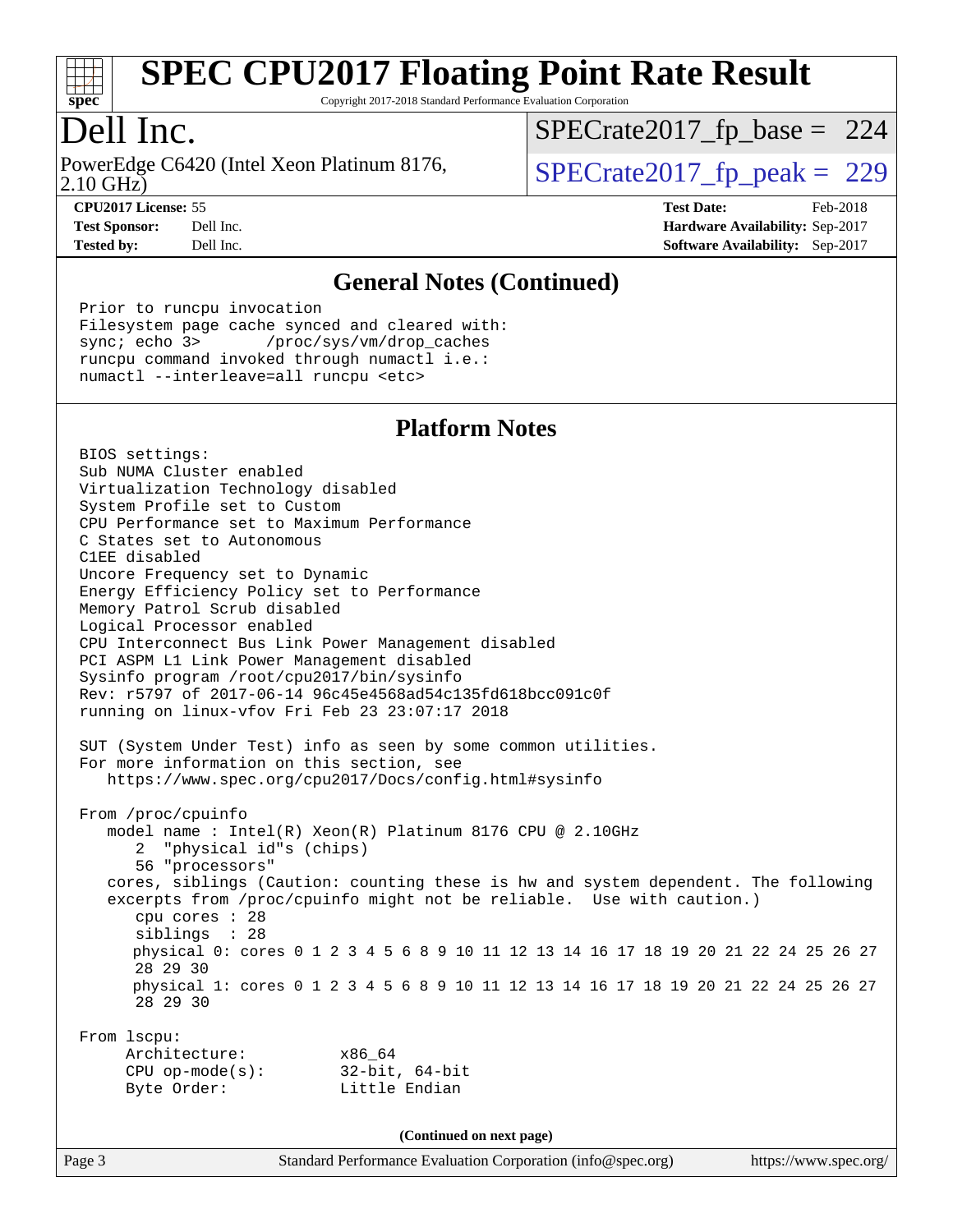

Copyright 2017-2018 Standard Performance Evaluation Corporation

## Dell Inc.

2.10 GHz) PowerEdge C6420 (Intel Xeon Platinum 8176,  $\overline{SPECrate2017\_fp\_peak} = 229$ 

[SPECrate2017\\_fp\\_base =](http://www.spec.org/auto/cpu2017/Docs/result-fields.html#SPECrate2017fpbase) 224

**[Tested by:](http://www.spec.org/auto/cpu2017/Docs/result-fields.html#Testedby)** Dell Inc. **[Software Availability:](http://www.spec.org/auto/cpu2017/Docs/result-fields.html#SoftwareAvailability)** Sep-2017

**[CPU2017 License:](http://www.spec.org/auto/cpu2017/Docs/result-fields.html#CPU2017License)** 55 **[Test Date:](http://www.spec.org/auto/cpu2017/Docs/result-fields.html#TestDate)** Feb-2018 **[Test Sponsor:](http://www.spec.org/auto/cpu2017/Docs/result-fields.html#TestSponsor)** Dell Inc. **[Hardware Availability:](http://www.spec.org/auto/cpu2017/Docs/result-fields.html#HardwareAvailability)** Sep-2017

#### **[Platform Notes \(Continued\)](http://www.spec.org/auto/cpu2017/Docs/result-fields.html#PlatformNotes)**

| CPU(s):                                                                              | 56                                                                                   |  |  |  |
|--------------------------------------------------------------------------------------|--------------------------------------------------------------------------------------|--|--|--|
| On-line CPU(s) list:                                                                 | $0 - 55$                                                                             |  |  |  |
| Thread(s) per core:                                                                  | 1                                                                                    |  |  |  |
| Core(s) per socket:                                                                  | 28                                                                                   |  |  |  |
| Socket(s):                                                                           | 2                                                                                    |  |  |  |
| NUMA $node(s):$                                                                      | 4                                                                                    |  |  |  |
| Vendor ID:                                                                           | GenuineIntel                                                                         |  |  |  |
| CPU family:                                                                          | 6                                                                                    |  |  |  |
| Model:                                                                               | 85                                                                                   |  |  |  |
| Model name:                                                                          | $Intel(R) Xeon(R) Platinum 8176 CPU @ 2.10GHz$                                       |  |  |  |
| Stepping:                                                                            | 4                                                                                    |  |  |  |
| CPU MHz:                                                                             | 2095.073                                                                             |  |  |  |
| BogoMIPS:                                                                            | 4190.14                                                                              |  |  |  |
| Virtualization:                                                                      | $VT - x$                                                                             |  |  |  |
| $L1d$ cache:                                                                         | 32K                                                                                  |  |  |  |
| Lli cache:                                                                           | 32K                                                                                  |  |  |  |
| $L2$ cache:                                                                          | 1024K                                                                                |  |  |  |
| L3 cache:                                                                            | 39424K                                                                               |  |  |  |
| NUMA $node0$ $CPU(s):$                                                               | 0, 4, 8, 12, 16, 20, 24, 28, 32, 36, 40, 44, 48, 52                                  |  |  |  |
| NUMA nodel CPU(s):                                                                   | 1, 5, 9, 13, 17, 21, 25, 29, 33, 37, 41, 45, 49, 53                                  |  |  |  |
| NUMA $node2$ $CPU(s):$                                                               | 2, 6, 10, 14, 18, 22, 26, 30, 34, 38, 42, 46, 50, 54                                 |  |  |  |
| NUMA $node3$ $CPU(s):$                                                               | 3, 7, 11, 15, 19, 23, 27, 31, 35, 39, 43, 47, 51, 55                                 |  |  |  |
| Flags:                                                                               | fpu vme de pse tsc msr pae mce cx8 apic sep mtrr pge mca cmov                        |  |  |  |
|                                                                                      | pat pse36 clflush dts acpi mmx fxsr sse sse2 ss ht tm pbe syscall nx pdpe1gb rdtscp  |  |  |  |
|                                                                                      | lm constant_tsc art arch_perfmon pebs bts rep_good nopl xtopology nonstop_tsc        |  |  |  |
|                                                                                      | aperfmperf eagerfpu pni pclmulqdq dtes64 monitor ds_cpl vmx smx est tm2 ssse3 sdbg   |  |  |  |
|                                                                                      | fma cx16 xtpr pdcm pcid dca sse4_1 sse4_2 x2apic movbe popcnt tsc_deadline_timer aes |  |  |  |
|                                                                                      | xsave avx f16c rdrand lahf_lm abm 3dnowprefetch ida arat epb invpcid_single pln pts  |  |  |  |
|                                                                                      | dtherm intel_pt rsb_ctxsw spec_ctrl retpoline kaiser tpr_shadow vnmi flexpriority    |  |  |  |
|                                                                                      | ept vpid fsgsbase tsc_adjust bmil hle avx2 smep bmi2 erms invpcid rtm cqm mpx        |  |  |  |
|                                                                                      | avx512f avx512dq rdseed adx smap clflushopt clwb avx512cd avx512bw avx512vl xsaveopt |  |  |  |
|                                                                                      | xsavec xgetbv1 cqm_llc cqm_occup_llc pku ospke                                       |  |  |  |
|                                                                                      |                                                                                      |  |  |  |
| /proc/cpuinfo cache data                                                             |                                                                                      |  |  |  |
| cache size : 39424 KB                                                                |                                                                                      |  |  |  |
|                                                                                      |                                                                                      |  |  |  |
| From numactl --hardware WARNING: a numactl 'node' might or might not correspond to a |                                                                                      |  |  |  |
| physical chip.                                                                       |                                                                                      |  |  |  |
| $available: 4 nodes (0-3)$                                                           |                                                                                      |  |  |  |
| node 0 cpus: 0 4 8 12 16 20 24 28 32 36 40 44 48 52                                  |                                                                                      |  |  |  |
| node 0 size: 46977 MB                                                                |                                                                                      |  |  |  |
| node 0 free: 46740 MB                                                                |                                                                                      |  |  |  |
| node 1 cpus: 1 5 9 13 17 21 25 29 33 37 41 45 49 53                                  |                                                                                      |  |  |  |
| node 1 size: 48374 MB                                                                |                                                                                      |  |  |  |
| node 1 free: 48188 MB                                                                |                                                                                      |  |  |  |
| node 2 cpus: 2 6 10 14 18 22 26 30 34 38 42 46 50 54                                 |                                                                                      |  |  |  |
| node 2 size: 48374 MB                                                                |                                                                                      |  |  |  |
|                                                                                      |                                                                                      |  |  |  |
| (Continued on next page)                                                             |                                                                                      |  |  |  |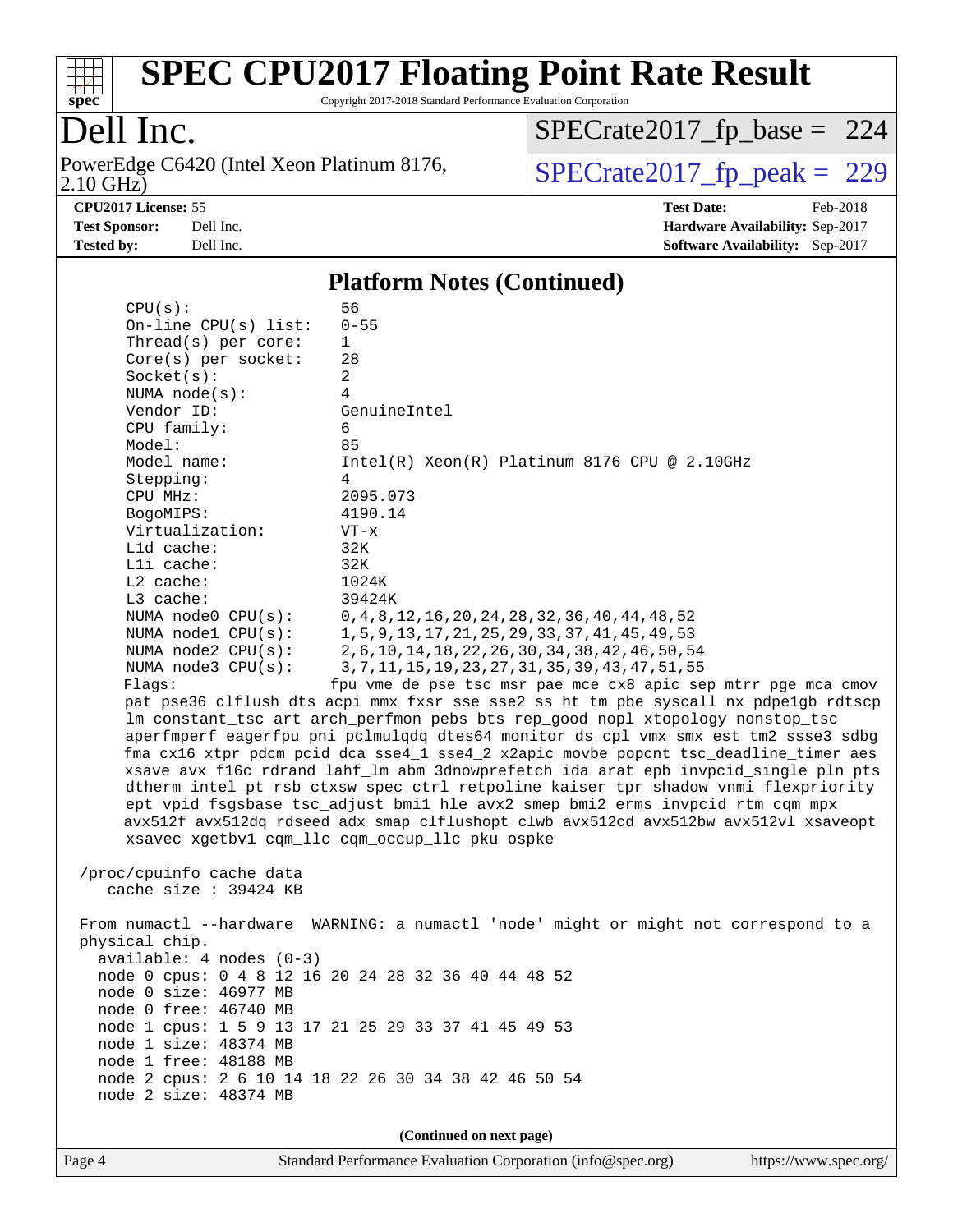

Copyright 2017-2018 Standard Performance Evaluation Corporation

### Dell Inc.

2.10 GHz) PowerEdge C6420 (Intel Xeon Platinum 8176,  $\vert$  [SPECrate2017\\_fp\\_peak =](http://www.spec.org/auto/cpu2017/Docs/result-fields.html#SPECrate2017fppeak) 229

[SPECrate2017\\_fp\\_base =](http://www.spec.org/auto/cpu2017/Docs/result-fields.html#SPECrate2017fpbase) 224

**[Tested by:](http://www.spec.org/auto/cpu2017/Docs/result-fields.html#Testedby)** Dell Inc. **[Software Availability:](http://www.spec.org/auto/cpu2017/Docs/result-fields.html#SoftwareAvailability)** Sep-2017

**[CPU2017 License:](http://www.spec.org/auto/cpu2017/Docs/result-fields.html#CPU2017License)** 55 **[Test Date:](http://www.spec.org/auto/cpu2017/Docs/result-fields.html#TestDate)** Feb-2018 **[Test Sponsor:](http://www.spec.org/auto/cpu2017/Docs/result-fields.html#TestSponsor)** Dell Inc. **[Hardware Availability:](http://www.spec.org/auto/cpu2017/Docs/result-fields.html#HardwareAvailability)** Sep-2017

#### **[Platform Notes \(Continued\)](http://www.spec.org/auto/cpu2017/Docs/result-fields.html#PlatformNotes)**

 node 2 free: 48164 MB node 3 cpus: 3 7 11 15 19 23 27 31 35 39 43 47 51 55 node 3 size: 48372 MB node 3 free: 48168 MB node distances: node 0 1 2 3 0: 10 21 11 21 1: 21 10 21 11 2: 11 21 10 21 3: 21 11 21 10 From /proc/meminfo MemTotal: 196709704 kB HugePages\_Total: 0 Hugepagesize: 2048 kB From /etc/\*release\* /etc/\*version\* SuSE-release: SUSE Linux Enterprise Server 12 (x86\_64) VERSION = 12 PATCHLEVEL = 3 # This file is deprecated and will be removed in a future service pack or release. # Please check /etc/os-release for details about this release. os-release: NAME="SLES" VERSION="12-SP3" VERSION\_ID="12.3" PRETTY\_NAME="SUSE Linux Enterprise Server 12 SP3" ID="sles" ANSI\_COLOR="0;32" CPE\_NAME="cpe:/o:suse:sles:12:sp3" uname -a: Linux linux-vfov 4.4.114-94.11-default #1 SMP Thu Feb 1 19:28:26 UTC 2018 (4309ff9) x86\_64 x86\_64 x86\_64 GNU/Linux run-level 3 Feb 23 16:36 SPEC is set to: /root/cpu2017 Filesystem Type Size Used Avail Use% Mounted on /dev/sda2 btrfs 928G 25G 903G 3% / Additional information from dmidecode follows. WARNING: Use caution when you interpret this section. The 'dmidecode' program reads system data which is "intended to allow hardware to be accurately determined", but the intent may not be met, as there are frequent changes to hardware, firmware, and the "DMTF SMBIOS" standard. BIOS Dell Inc. 1.3.7 02/09/2018 **(Continued on next page)**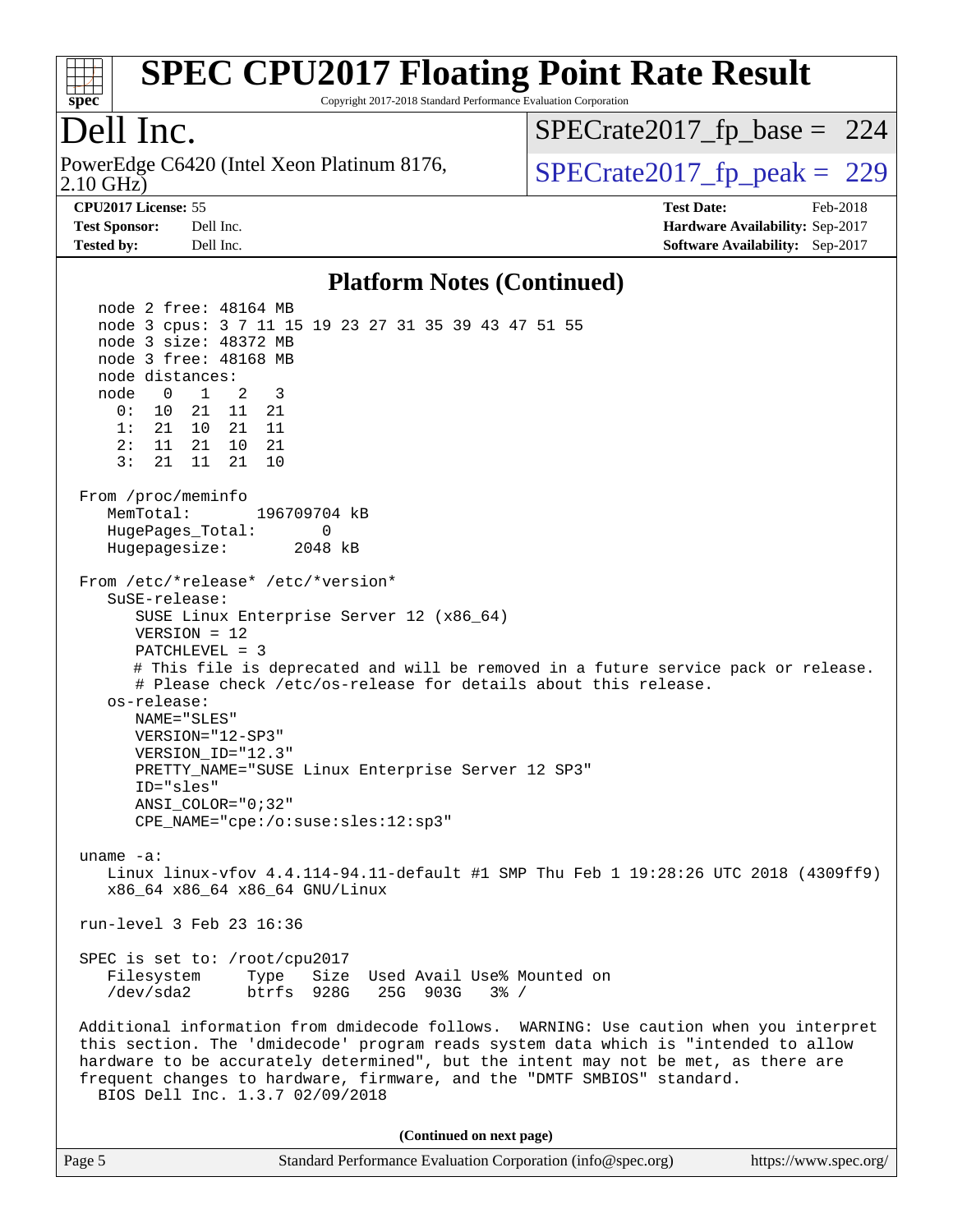

Copyright 2017-2018 Standard Performance Evaluation Corporation

## Dell Inc.

2.10 GHz) PowerEdge C6420 (Intel Xeon Platinum 8176,  $\vert$  [SPECrate2017\\_fp\\_peak =](http://www.spec.org/auto/cpu2017/Docs/result-fields.html#SPECrate2017fppeak) 229

[SPECrate2017\\_fp\\_base =](http://www.spec.org/auto/cpu2017/Docs/result-fields.html#SPECrate2017fpbase) 224

**[CPU2017 License:](http://www.spec.org/auto/cpu2017/Docs/result-fields.html#CPU2017License)** 55 **[Test Date:](http://www.spec.org/auto/cpu2017/Docs/result-fields.html#TestDate)** Feb-2018 **[Test Sponsor:](http://www.spec.org/auto/cpu2017/Docs/result-fields.html#TestSponsor)** Dell Inc. **[Hardware Availability:](http://www.spec.org/auto/cpu2017/Docs/result-fields.html#HardwareAvailability)** Sep-2017 **[Tested by:](http://www.spec.org/auto/cpu2017/Docs/result-fields.html#Testedby)** Dell Inc. **[Software Availability:](http://www.spec.org/auto/cpu2017/Docs/result-fields.html#SoftwareAvailability)** Sep-2017

#### **[Platform Notes \(Continued\)](http://www.spec.org/auto/cpu2017/Docs/result-fields.html#PlatformNotes)**

Memory:

 6x 002C00B3002C 18ASF2G72PDZ-2G6D1 16 GB 2 rank 2666 6x 00AD00B300AD HMA82GR7AFR8N-VK 16 GB 2 rank 2666 4x Not Specified Not Specified

(End of data from sysinfo program)

### **[Compiler Version Notes](http://www.spec.org/auto/cpu2017/Docs/result-fields.html#CompilerVersionNotes)**

| 519.1bm_r(base) 538.imagick_r(base, peak) 544.nab_r(base)<br>CC.                                                                                                                              |  |
|-----------------------------------------------------------------------------------------------------------------------------------------------------------------------------------------------|--|
| icc (ICC) 18.0.0 20170811<br>Copyright (C) 1985-2017 Intel Corporation. All rights reserved.                                                                                                  |  |
| CC<br>519.1bm $r(\text{peak})$ 544.nab $r(\text{peak})$                                                                                                                                       |  |
| icc (ICC) 18.0.0 20170811<br>Copyright (C) 1985-2017 Intel Corporation. All rights reserved.                                                                                                  |  |
| CXXC 508. namd $r(base)$ 510. parest $r(base)$                                                                                                                                                |  |
| icpc (ICC) 18.0.0 20170811<br>Copyright (C) 1985-2017 Intel Corporation. All rights reserved.                                                                                                 |  |
| $CXXC$ 508.namd $r(\text{peak})$ 510.parest $r(\text{peak})$                                                                                                                                  |  |
| icpc (ICC) 18.0.0 20170811<br>Copyright (C) 1985-2017 Intel Corporation. All rights reserved.                                                                                                 |  |
| 511.povray_r(base) 526.blender_r(base)<br>CC                                                                                                                                                  |  |
| icpc (ICC) 18.0.0 20170811<br>Copyright (C) 1985-2017 Intel Corporation. All rights reserved.<br>icc (ICC) 18.0.0 20170811<br>Copyright (C) 1985-2017 Intel Corporation. All rights reserved. |  |
|                                                                                                                                                                                               |  |

**(Continued on next page)**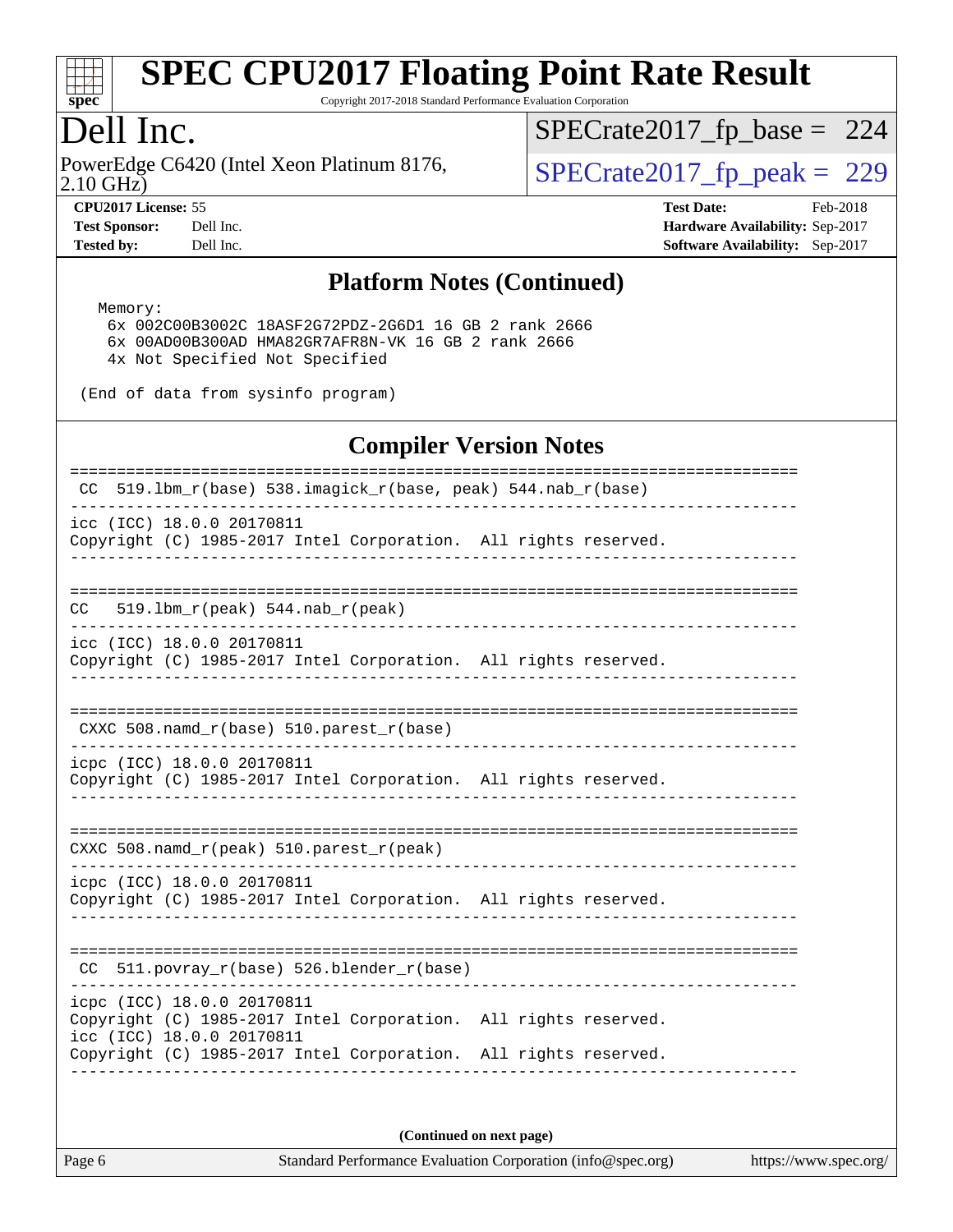

Copyright 2017-2018 Standard Performance Evaluation Corporation

# Dell Inc.

2.10 GHz) PowerEdge C6420 (Intel Xeon Platinum 8176,  $\overline{SPECrate2017\_fp\_peak} = 229$ 

[SPECrate2017\\_fp\\_base =](http://www.spec.org/auto/cpu2017/Docs/result-fields.html#SPECrate2017fpbase) 224

**[CPU2017 License:](http://www.spec.org/auto/cpu2017/Docs/result-fields.html#CPU2017License)** 55 **[Test Date:](http://www.spec.org/auto/cpu2017/Docs/result-fields.html#TestDate)** Feb-2018 **[Test Sponsor:](http://www.spec.org/auto/cpu2017/Docs/result-fields.html#TestSponsor)** Dell Inc. **[Hardware Availability:](http://www.spec.org/auto/cpu2017/Docs/result-fields.html#HardwareAvailability)** Sep-2017 **[Tested by:](http://www.spec.org/auto/cpu2017/Docs/result-fields.html#Testedby)** Dell Inc. **[Software Availability:](http://www.spec.org/auto/cpu2017/Docs/result-fields.html#SoftwareAvailability)** Sep-2017

#### **[Compiler Version Notes \(Continued\)](http://www.spec.org/auto/cpu2017/Docs/result-fields.html#CompilerVersionNotes)**

| CC.                                                     | 511.povray_r(peak) 526.blender_r(peak)     |                                                                          |                       |
|---------------------------------------------------------|--------------------------------------------|--------------------------------------------------------------------------|-----------------------|
| icpc (ICC) 18.0.0 20170811<br>icc (ICC) 18.0.0 20170811 |                                            | Copyright (C) 1985-2017 Intel Corporation. All rights reserved.          |                       |
|                                                         |                                            | Copyright (C) 1985-2017 Intel Corporation. All rights reserved.          |                       |
| FC 507.cactuBSSN_r(base)                                |                                            |                                                                          |                       |
| icpc (ICC) 18.0.0 20170811<br>icc (ICC) 18.0.0 20170811 |                                            | Copyright (C) 1985-2017 Intel Corporation. All rights reserved.          |                       |
| ifort (IFORT) 18.0.0 20170811                           | Copyright (C) 1985-2017 Intel Corporation. | All rights reserved.                                                     |                       |
|                                                         |                                            | Copyright (C) 1985-2017 Intel Corporation. All rights reserved.          |                       |
|                                                         |                                            |                                                                          |                       |
| 507.cactuBSSN_r(peak)<br>FC                             |                                            |                                                                          |                       |
| icpc (ICC) 18.0.0 20170811<br>icc (ICC) 18.0.0 20170811 |                                            | Copyright (C) 1985-2017 Intel Corporation. All rights reserved.          |                       |
| ifort (IFORT) 18.0.0 20170811                           | Copyright (C) 1985-2017 Intel Corporation. | All rights reserved.                                                     |                       |
|                                                         |                                            | Copyright (C) 1985-2017 Intel Corporation. All rights reserved.          |                       |
|                                                         |                                            | FC 503.bwaves_r(base, peak) 549.fotonik3d_r(base, peak) 554.roms_r(base) |                       |
| ifort (IFORT) 18.0.0 20170811                           |                                            | Copyright (C) 1985-2017 Intel Corporation. All rights reserved.          |                       |
| 554.roms_r(peak)<br>FC                                  |                                            |                                                                          |                       |
| ifort (IFORT) 18.0.0 20170811                           |                                            | Copyright (C) 1985-2017 Intel Corporation. All rights reserved.          |                       |
| CC.                                                     | $521.wrf_r(base) 527.cam4_r(base)$         | -----------------------------------                                      |                       |
|                                                         |                                            | (Continued on next page)                                                 |                       |
| Page 7                                                  |                                            | Standard Performance Evaluation Corporation (info@spec.org)              | https://www.spec.org/ |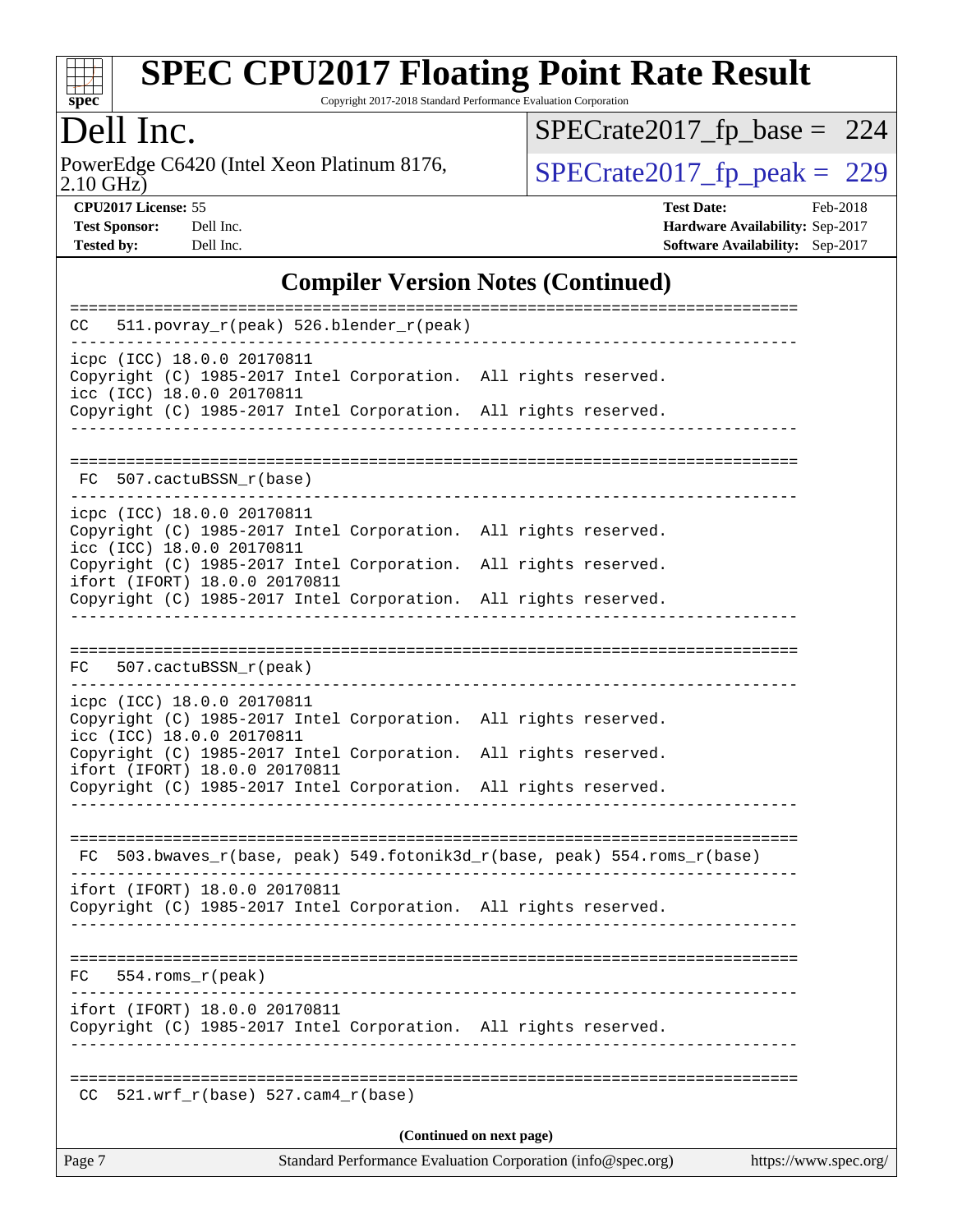

Copyright 2017-2018 Standard Performance Evaluation Corporation

## Dell Inc.

2.10 GHz) PowerEdge C6420 (Intel Xeon Platinum 8176,  $SPECrate2017_fp\_peak = 229$ 

[SPECrate2017\\_fp\\_base =](http://www.spec.org/auto/cpu2017/Docs/result-fields.html#SPECrate2017fpbase) 224

**[CPU2017 License:](http://www.spec.org/auto/cpu2017/Docs/result-fields.html#CPU2017License)** 55 **[Test Date:](http://www.spec.org/auto/cpu2017/Docs/result-fields.html#TestDate)** Feb-2018 **[Test Sponsor:](http://www.spec.org/auto/cpu2017/Docs/result-fields.html#TestSponsor)** Dell Inc. **[Hardware Availability:](http://www.spec.org/auto/cpu2017/Docs/result-fields.html#HardwareAvailability)** Sep-2017 **[Tested by:](http://www.spec.org/auto/cpu2017/Docs/result-fields.html#Testedby)** Dell Inc. **[Software Availability:](http://www.spec.org/auto/cpu2017/Docs/result-fields.html#SoftwareAvailability)** Sep-2017

#### **[Compiler Version Notes \(Continued\)](http://www.spec.org/auto/cpu2017/Docs/result-fields.html#CompilerVersionNotes)**

| ifort (IFORT) 18.0.0 20170811<br>Copyright (C) 1985-2017 Intel Corporation. All rights reserved.<br>icc (ICC) 18.0.0 20170811 |  |
|-------------------------------------------------------------------------------------------------------------------------------|--|
| Copyright (C) 1985-2017 Intel Corporation. All rights reserved.                                                               |  |
|                                                                                                                               |  |
| $CC = 521.wrf_r(peak) 527.cam4_r(peak)$                                                                                       |  |
| ifort (IFORT) 18.0.0 20170811<br>Copyright (C) 1985-2017 Intel Corporation. All rights reserved.<br>icc (ICC) 18.0.0 20170811 |  |
| Copyright (C) 1985-2017 Intel Corporation. All rights reserved.                                                               |  |

## **[Base Compiler Invocation](http://www.spec.org/auto/cpu2017/Docs/result-fields.html#BaseCompilerInvocation)**

[C benchmarks](http://www.spec.org/auto/cpu2017/Docs/result-fields.html#Cbenchmarks): [icc](http://www.spec.org/cpu2017/results/res2018q1/cpu2017-20180305-03820.flags.html#user_CCbase_intel_icc_18.0_66fc1ee009f7361af1fbd72ca7dcefbb700085f36577c54f309893dd4ec40d12360134090235512931783d35fd58c0460139e722d5067c5574d8eaf2b3e37e92)

[C++ benchmarks:](http://www.spec.org/auto/cpu2017/Docs/result-fields.html#CXXbenchmarks) [icpc](http://www.spec.org/cpu2017/results/res2018q1/cpu2017-20180305-03820.flags.html#user_CXXbase_intel_icpc_18.0_c510b6838c7f56d33e37e94d029a35b4a7bccf4766a728ee175e80a419847e808290a9b78be685c44ab727ea267ec2f070ec5dc83b407c0218cded6866a35d07)

[Fortran benchmarks](http://www.spec.org/auto/cpu2017/Docs/result-fields.html#Fortranbenchmarks): [ifort](http://www.spec.org/cpu2017/results/res2018q1/cpu2017-20180305-03820.flags.html#user_FCbase_intel_ifort_18.0_8111460550e3ca792625aed983ce982f94888b8b503583aa7ba2b8303487b4d8a21a13e7191a45c5fd58ff318f48f9492884d4413fa793fd88dd292cad7027ca)

[Benchmarks using both Fortran and C](http://www.spec.org/auto/cpu2017/Docs/result-fields.html#BenchmarksusingbothFortranandC): [ifort](http://www.spec.org/cpu2017/results/res2018q1/cpu2017-20180305-03820.flags.html#user_CC_FCbase_intel_ifort_18.0_8111460550e3ca792625aed983ce982f94888b8b503583aa7ba2b8303487b4d8a21a13e7191a45c5fd58ff318f48f9492884d4413fa793fd88dd292cad7027ca) [icc](http://www.spec.org/cpu2017/results/res2018q1/cpu2017-20180305-03820.flags.html#user_CC_FCbase_intel_icc_18.0_66fc1ee009f7361af1fbd72ca7dcefbb700085f36577c54f309893dd4ec40d12360134090235512931783d35fd58c0460139e722d5067c5574d8eaf2b3e37e92)

[Benchmarks using both C and C++](http://www.spec.org/auto/cpu2017/Docs/result-fields.html#BenchmarksusingbothCandCXX): [icpc](http://www.spec.org/cpu2017/results/res2018q1/cpu2017-20180305-03820.flags.html#user_CC_CXXbase_intel_icpc_18.0_c510b6838c7f56d33e37e94d029a35b4a7bccf4766a728ee175e80a419847e808290a9b78be685c44ab727ea267ec2f070ec5dc83b407c0218cded6866a35d07) [icc](http://www.spec.org/cpu2017/results/res2018q1/cpu2017-20180305-03820.flags.html#user_CC_CXXbase_intel_icc_18.0_66fc1ee009f7361af1fbd72ca7dcefbb700085f36577c54f309893dd4ec40d12360134090235512931783d35fd58c0460139e722d5067c5574d8eaf2b3e37e92)

[Benchmarks using Fortran, C, and C++:](http://www.spec.org/auto/cpu2017/Docs/result-fields.html#BenchmarksusingFortranCandCXX) [icpc](http://www.spec.org/cpu2017/results/res2018q1/cpu2017-20180305-03820.flags.html#user_CC_CXX_FCbase_intel_icpc_18.0_c510b6838c7f56d33e37e94d029a35b4a7bccf4766a728ee175e80a419847e808290a9b78be685c44ab727ea267ec2f070ec5dc83b407c0218cded6866a35d07) [icc](http://www.spec.org/cpu2017/results/res2018q1/cpu2017-20180305-03820.flags.html#user_CC_CXX_FCbase_intel_icc_18.0_66fc1ee009f7361af1fbd72ca7dcefbb700085f36577c54f309893dd4ec40d12360134090235512931783d35fd58c0460139e722d5067c5574d8eaf2b3e37e92) [ifort](http://www.spec.org/cpu2017/results/res2018q1/cpu2017-20180305-03820.flags.html#user_CC_CXX_FCbase_intel_ifort_18.0_8111460550e3ca792625aed983ce982f94888b8b503583aa7ba2b8303487b4d8a21a13e7191a45c5fd58ff318f48f9492884d4413fa793fd88dd292cad7027ca)

# **[Base Portability Flags](http://www.spec.org/auto/cpu2017/Docs/result-fields.html#BasePortabilityFlags)**

 503.bwaves\_r: [-DSPEC\\_LP64](http://www.spec.org/cpu2017/results/res2018q1/cpu2017-20180305-03820.flags.html#suite_basePORTABILITY503_bwaves_r_DSPEC_LP64) 507.cactuBSSN\_r: [-DSPEC\\_LP64](http://www.spec.org/cpu2017/results/res2018q1/cpu2017-20180305-03820.flags.html#suite_basePORTABILITY507_cactuBSSN_r_DSPEC_LP64) 508.namd\_r: [-DSPEC\\_LP64](http://www.spec.org/cpu2017/results/res2018q1/cpu2017-20180305-03820.flags.html#suite_basePORTABILITY508_namd_r_DSPEC_LP64) 510.parest\_r: [-DSPEC\\_LP64](http://www.spec.org/cpu2017/results/res2018q1/cpu2017-20180305-03820.flags.html#suite_basePORTABILITY510_parest_r_DSPEC_LP64) 511.povray\_r: [-DSPEC\\_LP64](http://www.spec.org/cpu2017/results/res2018q1/cpu2017-20180305-03820.flags.html#suite_basePORTABILITY511_povray_r_DSPEC_LP64)

**(Continued on next page)**

Page 8 Standard Performance Evaluation Corporation [\(info@spec.org\)](mailto:info@spec.org) <https://www.spec.org/>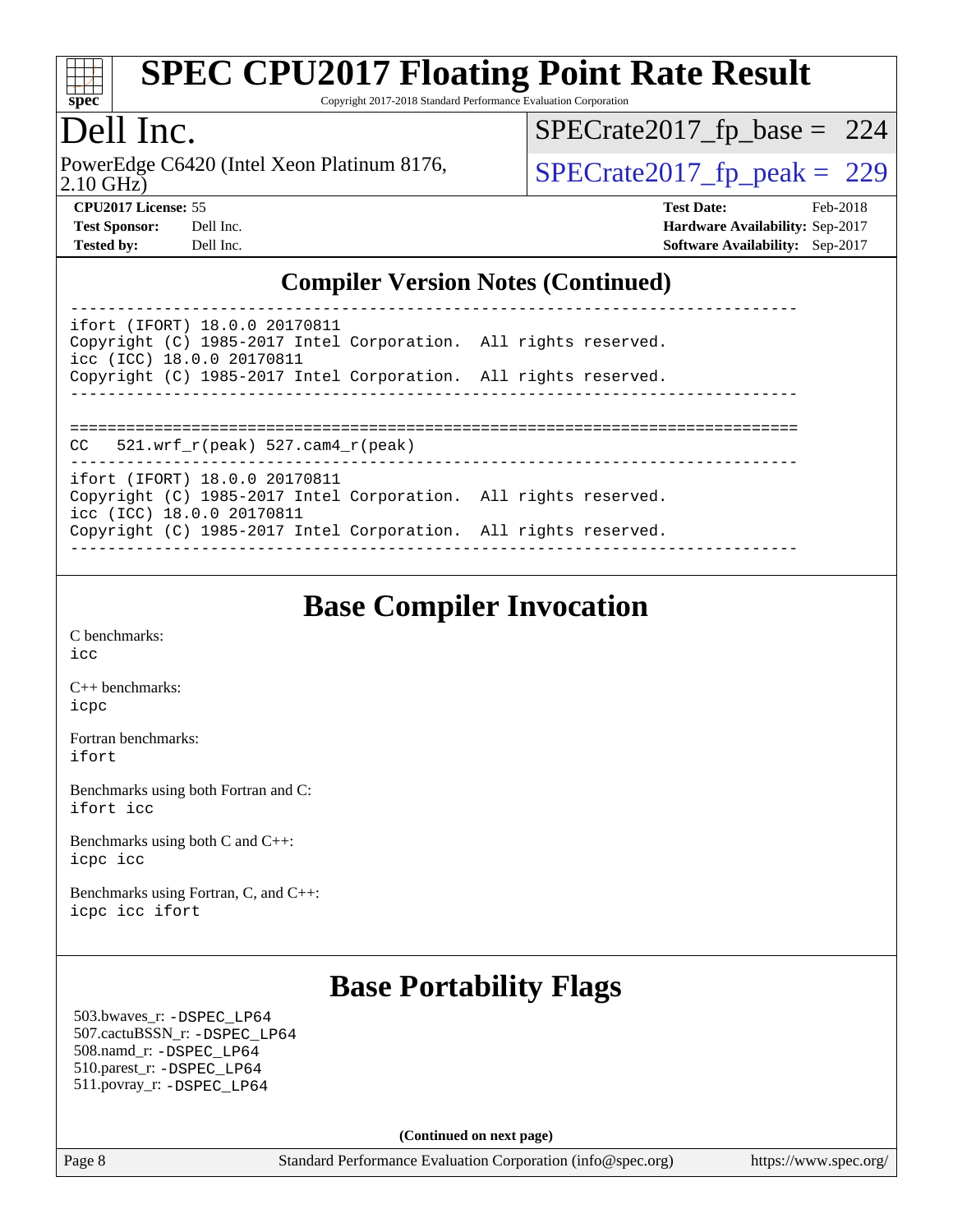

Copyright 2017-2018 Standard Performance Evaluation Corporation

## Dell Inc.

2.10 GHz) PowerEdge C6420 (Intel Xeon Platinum 8176,  $\vert$  [SPECrate2017\\_fp\\_peak =](http://www.spec.org/auto/cpu2017/Docs/result-fields.html#SPECrate2017fppeak) 229

[SPECrate2017\\_fp\\_base =](http://www.spec.org/auto/cpu2017/Docs/result-fields.html#SPECrate2017fpbase) 224

**[Tested by:](http://www.spec.org/auto/cpu2017/Docs/result-fields.html#Testedby)** Dell Inc. **[Software Availability:](http://www.spec.org/auto/cpu2017/Docs/result-fields.html#SoftwareAvailability)** Sep-2017

**[CPU2017 License:](http://www.spec.org/auto/cpu2017/Docs/result-fields.html#CPU2017License)** 55 **[Test Date:](http://www.spec.org/auto/cpu2017/Docs/result-fields.html#TestDate)** Feb-2018 **[Test Sponsor:](http://www.spec.org/auto/cpu2017/Docs/result-fields.html#TestSponsor)** Dell Inc. **[Hardware Availability:](http://www.spec.org/auto/cpu2017/Docs/result-fields.html#HardwareAvailability)** Sep-2017

# **[Base Portability Flags \(Continued\)](http://www.spec.org/auto/cpu2017/Docs/result-fields.html#BasePortabilityFlags)**

 519.lbm\_r: [-DSPEC\\_LP64](http://www.spec.org/cpu2017/results/res2018q1/cpu2017-20180305-03820.flags.html#suite_basePORTABILITY519_lbm_r_DSPEC_LP64) 521.wrf\_r: [-DSPEC\\_LP64](http://www.spec.org/cpu2017/results/res2018q1/cpu2017-20180305-03820.flags.html#suite_basePORTABILITY521_wrf_r_DSPEC_LP64) [-DSPEC\\_CASE\\_FLAG](http://www.spec.org/cpu2017/results/res2018q1/cpu2017-20180305-03820.flags.html#b521.wrf_r_baseCPORTABILITY_DSPEC_CASE_FLAG) [-convert big\\_endian](http://www.spec.org/cpu2017/results/res2018q1/cpu2017-20180305-03820.flags.html#user_baseFPORTABILITY521_wrf_r_convert_big_endian_c3194028bc08c63ac5d04de18c48ce6d347e4e562e8892b8bdbdc0214820426deb8554edfa529a3fb25a586e65a3d812c835984020483e7e73212c4d31a38223) 526.blender\_r: [-DSPEC\\_LP64](http://www.spec.org/cpu2017/results/res2018q1/cpu2017-20180305-03820.flags.html#suite_basePORTABILITY526_blender_r_DSPEC_LP64) [-DSPEC\\_LINUX](http://www.spec.org/cpu2017/results/res2018q1/cpu2017-20180305-03820.flags.html#b526.blender_r_baseCPORTABILITY_DSPEC_LINUX) [-funsigned-char](http://www.spec.org/cpu2017/results/res2018q1/cpu2017-20180305-03820.flags.html#user_baseCPORTABILITY526_blender_r_force_uchar_40c60f00ab013830e2dd6774aeded3ff59883ba5a1fc5fc14077f794d777847726e2a5858cbc7672e36e1b067e7e5c1d9a74f7176df07886a243d7cc18edfe67) 527.cam4\_r: [-DSPEC\\_LP64](http://www.spec.org/cpu2017/results/res2018q1/cpu2017-20180305-03820.flags.html#suite_basePORTABILITY527_cam4_r_DSPEC_LP64) [-DSPEC\\_CASE\\_FLAG](http://www.spec.org/cpu2017/results/res2018q1/cpu2017-20180305-03820.flags.html#b527.cam4_r_baseCPORTABILITY_DSPEC_CASE_FLAG) 538.imagick\_r: [-DSPEC\\_LP64](http://www.spec.org/cpu2017/results/res2018q1/cpu2017-20180305-03820.flags.html#suite_basePORTABILITY538_imagick_r_DSPEC_LP64) 544.nab\_r: [-DSPEC\\_LP64](http://www.spec.org/cpu2017/results/res2018q1/cpu2017-20180305-03820.flags.html#suite_basePORTABILITY544_nab_r_DSPEC_LP64) 549.fotonik3d\_r: [-DSPEC\\_LP64](http://www.spec.org/cpu2017/results/res2018q1/cpu2017-20180305-03820.flags.html#suite_basePORTABILITY549_fotonik3d_r_DSPEC_LP64) 554.roms\_r: [-DSPEC\\_LP64](http://www.spec.org/cpu2017/results/res2018q1/cpu2017-20180305-03820.flags.html#suite_basePORTABILITY554_roms_r_DSPEC_LP64)

**[Base Optimization Flags](http://www.spec.org/auto/cpu2017/Docs/result-fields.html#BaseOptimizationFlags)**

[C benchmarks](http://www.spec.org/auto/cpu2017/Docs/result-fields.html#Cbenchmarks):

```
-xCORE-AVX2 -ipo -O3 -no-prec-div -qopt-prefetch -ffinite-math-only
-qopt-mem-layout-trans=3
C++ benchmarks: 
-xCORE-AVX2 -ipo -O3 -no-prec-div -qopt-prefetch -ffinite-math-only
-qopt-mem-layout-trans=3
Fortran benchmarks: 
-xCORE-AVX2 -ipo -O3 -no-prec-div -qopt-prefetch -ffinite-math-only
-qopt-mem-layout-trans=3 -nostandard-realloc-lhs -align array32byte
Benchmarks using both Fortran and C: 
-xCORE-AVX2 -ipo -O3 -no-prec-div -qopt-prefetch -ffinite-math-only
-qopt-mem-layout-trans=3 -nostandard-realloc-lhs -align array32byte
Benchmarks using both C and C++: 
-xCORE-AVX2 -ipo -O3 -no-prec-div -qopt-prefetch -ffinite-math-only
-qopt-mem-layout-trans=3
Benchmarks using Fortran, C, and C++:
```
[-xCORE-AVX2](http://www.spec.org/cpu2017/results/res2018q1/cpu2017-20180305-03820.flags.html#user_CC_CXX_FCbase_f-xCORE-AVX2) [-ipo](http://www.spec.org/cpu2017/results/res2018q1/cpu2017-20180305-03820.flags.html#user_CC_CXX_FCbase_f-ipo) [-O3](http://www.spec.org/cpu2017/results/res2018q1/cpu2017-20180305-03820.flags.html#user_CC_CXX_FCbase_f-O3) [-no-prec-div](http://www.spec.org/cpu2017/results/res2018q1/cpu2017-20180305-03820.flags.html#user_CC_CXX_FCbase_f-no-prec-div) [-qopt-prefetch](http://www.spec.org/cpu2017/results/res2018q1/cpu2017-20180305-03820.flags.html#user_CC_CXX_FCbase_f-qopt-prefetch) [-ffinite-math-only](http://www.spec.org/cpu2017/results/res2018q1/cpu2017-20180305-03820.flags.html#user_CC_CXX_FCbase_f_finite_math_only_cb91587bd2077682c4b38af759c288ed7c732db004271a9512da14a4f8007909a5f1427ecbf1a0fb78ff2a814402c6114ac565ca162485bbcae155b5e4258871) [-qopt-mem-layout-trans=3](http://www.spec.org/cpu2017/results/res2018q1/cpu2017-20180305-03820.flags.html#user_CC_CXX_FCbase_f-qopt-mem-layout-trans_de80db37974c74b1f0e20d883f0b675c88c3b01e9d123adea9b28688d64333345fb62bc4a798493513fdb68f60282f9a726aa07f478b2f7113531aecce732043) [-nostandard-realloc-lhs](http://www.spec.org/cpu2017/results/res2018q1/cpu2017-20180305-03820.flags.html#user_CC_CXX_FCbase_f_2003_std_realloc_82b4557e90729c0f113870c07e44d33d6f5a304b4f63d4c15d2d0f1fab99f5daaed73bdb9275d9ae411527f28b936061aa8b9c8f2d63842963b95c9dd6426b8a) [-align array32byte](http://www.spec.org/cpu2017/results/res2018q1/cpu2017-20180305-03820.flags.html#user_CC_CXX_FCbase_align_array32byte_b982fe038af199962ba9a80c053b8342c548c85b40b8e86eb3cc33dee0d7986a4af373ac2d51c3f7cf710a18d62fdce2948f201cd044323541f22fc0fffc51b6)

## **[Base Other Flags](http://www.spec.org/auto/cpu2017/Docs/result-fields.html#BaseOtherFlags)**

[C benchmarks](http://www.spec.org/auto/cpu2017/Docs/result-fields.html#Cbenchmarks):  $-m64 - std = c11$  $-m64 - std = c11$ 

[C++ benchmarks:](http://www.spec.org/auto/cpu2017/Docs/result-fields.html#CXXbenchmarks) [-m64](http://www.spec.org/cpu2017/results/res2018q1/cpu2017-20180305-03820.flags.html#user_CXXbase_intel_intel64_18.0_af43caccfc8ded86e7699f2159af6efc7655f51387b94da716254467f3c01020a5059329e2569e4053f409e7c9202a7efc638f7a6d1ffb3f52dea4a3e31d82ab)

**(Continued on next page)**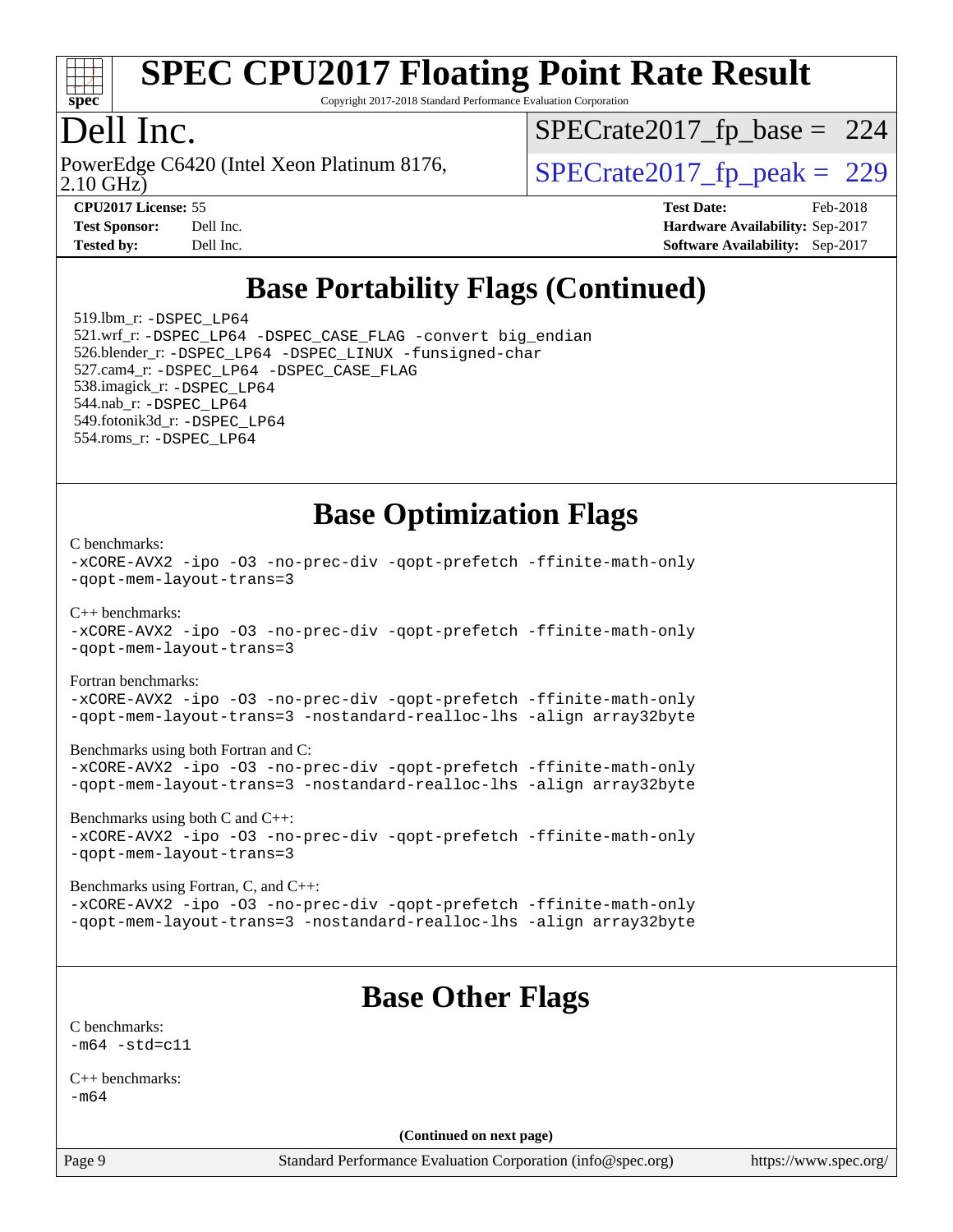

Copyright 2017-2018 Standard Performance Evaluation Corporation

# Dell Inc.

2.10 GHz) PowerEdge C6420 (Intel Xeon Platinum 8176,  $\vert$  [SPECrate2017\\_fp\\_peak =](http://www.spec.org/auto/cpu2017/Docs/result-fields.html#SPECrate2017fppeak) 229

[SPECrate2017\\_fp\\_base =](http://www.spec.org/auto/cpu2017/Docs/result-fields.html#SPECrate2017fpbase) 224

**[CPU2017 License:](http://www.spec.org/auto/cpu2017/Docs/result-fields.html#CPU2017License)** 55 **[Test Date:](http://www.spec.org/auto/cpu2017/Docs/result-fields.html#TestDate)** Feb-2018 **[Test Sponsor:](http://www.spec.org/auto/cpu2017/Docs/result-fields.html#TestSponsor)** Dell Inc. **[Hardware Availability:](http://www.spec.org/auto/cpu2017/Docs/result-fields.html#HardwareAvailability)** Sep-2017 **[Tested by:](http://www.spec.org/auto/cpu2017/Docs/result-fields.html#Testedby)** Dell Inc. **[Software Availability:](http://www.spec.org/auto/cpu2017/Docs/result-fields.html#SoftwareAvailability)** Sep-2017

## **[Base Other Flags \(Continued\)](http://www.spec.org/auto/cpu2017/Docs/result-fields.html#BaseOtherFlags)**

[Fortran benchmarks](http://www.spec.org/auto/cpu2017/Docs/result-fields.html#Fortranbenchmarks): [-m64](http://www.spec.org/cpu2017/results/res2018q1/cpu2017-20180305-03820.flags.html#user_FCbase_intel_intel64_18.0_af43caccfc8ded86e7699f2159af6efc7655f51387b94da716254467f3c01020a5059329e2569e4053f409e7c9202a7efc638f7a6d1ffb3f52dea4a3e31d82ab)

[Benchmarks using both Fortran and C](http://www.spec.org/auto/cpu2017/Docs/result-fields.html#BenchmarksusingbothFortranandC):  $-m64 - std = c11$  $-m64 - std = c11$ 

[Benchmarks using both C and C++](http://www.spec.org/auto/cpu2017/Docs/result-fields.html#BenchmarksusingbothCandCXX):  $-m64 - std= c11$  $-m64 - std= c11$ 

[Benchmarks using Fortran, C, and C++:](http://www.spec.org/auto/cpu2017/Docs/result-fields.html#BenchmarksusingFortranCandCXX)  $-m64 - std = c11$  $-m64 - std = c11$ 

### **[Peak Compiler Invocation](http://www.spec.org/auto/cpu2017/Docs/result-fields.html#PeakCompilerInvocation)**

[C benchmarks](http://www.spec.org/auto/cpu2017/Docs/result-fields.html#Cbenchmarks): [icc](http://www.spec.org/cpu2017/results/res2018q1/cpu2017-20180305-03820.flags.html#user_CCpeak_intel_icc_18.0_66fc1ee009f7361af1fbd72ca7dcefbb700085f36577c54f309893dd4ec40d12360134090235512931783d35fd58c0460139e722d5067c5574d8eaf2b3e37e92)

[C++ benchmarks:](http://www.spec.org/auto/cpu2017/Docs/result-fields.html#CXXbenchmarks) [icpc](http://www.spec.org/cpu2017/results/res2018q1/cpu2017-20180305-03820.flags.html#user_CXXpeak_intel_icpc_18.0_c510b6838c7f56d33e37e94d029a35b4a7bccf4766a728ee175e80a419847e808290a9b78be685c44ab727ea267ec2f070ec5dc83b407c0218cded6866a35d07)

[Fortran benchmarks](http://www.spec.org/auto/cpu2017/Docs/result-fields.html#Fortranbenchmarks): [ifort](http://www.spec.org/cpu2017/results/res2018q1/cpu2017-20180305-03820.flags.html#user_FCpeak_intel_ifort_18.0_8111460550e3ca792625aed983ce982f94888b8b503583aa7ba2b8303487b4d8a21a13e7191a45c5fd58ff318f48f9492884d4413fa793fd88dd292cad7027ca)

[Benchmarks using both Fortran and C](http://www.spec.org/auto/cpu2017/Docs/result-fields.html#BenchmarksusingbothFortranandC): [ifort](http://www.spec.org/cpu2017/results/res2018q1/cpu2017-20180305-03820.flags.html#user_CC_FCpeak_intel_ifort_18.0_8111460550e3ca792625aed983ce982f94888b8b503583aa7ba2b8303487b4d8a21a13e7191a45c5fd58ff318f48f9492884d4413fa793fd88dd292cad7027ca) [icc](http://www.spec.org/cpu2017/results/res2018q1/cpu2017-20180305-03820.flags.html#user_CC_FCpeak_intel_icc_18.0_66fc1ee009f7361af1fbd72ca7dcefbb700085f36577c54f309893dd4ec40d12360134090235512931783d35fd58c0460139e722d5067c5574d8eaf2b3e37e92)

[Benchmarks using both C and C++](http://www.spec.org/auto/cpu2017/Docs/result-fields.html#BenchmarksusingbothCandCXX): [icpc](http://www.spec.org/cpu2017/results/res2018q1/cpu2017-20180305-03820.flags.html#user_CC_CXXpeak_intel_icpc_18.0_c510b6838c7f56d33e37e94d029a35b4a7bccf4766a728ee175e80a419847e808290a9b78be685c44ab727ea267ec2f070ec5dc83b407c0218cded6866a35d07) [icc](http://www.spec.org/cpu2017/results/res2018q1/cpu2017-20180305-03820.flags.html#user_CC_CXXpeak_intel_icc_18.0_66fc1ee009f7361af1fbd72ca7dcefbb700085f36577c54f309893dd4ec40d12360134090235512931783d35fd58c0460139e722d5067c5574d8eaf2b3e37e92)

[Benchmarks using Fortran, C, and C++:](http://www.spec.org/auto/cpu2017/Docs/result-fields.html#BenchmarksusingFortranCandCXX) [icpc](http://www.spec.org/cpu2017/results/res2018q1/cpu2017-20180305-03820.flags.html#user_CC_CXX_FCpeak_intel_icpc_18.0_c510b6838c7f56d33e37e94d029a35b4a7bccf4766a728ee175e80a419847e808290a9b78be685c44ab727ea267ec2f070ec5dc83b407c0218cded6866a35d07) [icc](http://www.spec.org/cpu2017/results/res2018q1/cpu2017-20180305-03820.flags.html#user_CC_CXX_FCpeak_intel_icc_18.0_66fc1ee009f7361af1fbd72ca7dcefbb700085f36577c54f309893dd4ec40d12360134090235512931783d35fd58c0460139e722d5067c5574d8eaf2b3e37e92) [ifort](http://www.spec.org/cpu2017/results/res2018q1/cpu2017-20180305-03820.flags.html#user_CC_CXX_FCpeak_intel_ifort_18.0_8111460550e3ca792625aed983ce982f94888b8b503583aa7ba2b8303487b4d8a21a13e7191a45c5fd58ff318f48f9492884d4413fa793fd88dd292cad7027ca)

# **[Peak Portability Flags](http://www.spec.org/auto/cpu2017/Docs/result-fields.html#PeakPortabilityFlags)**

Same as Base Portability Flags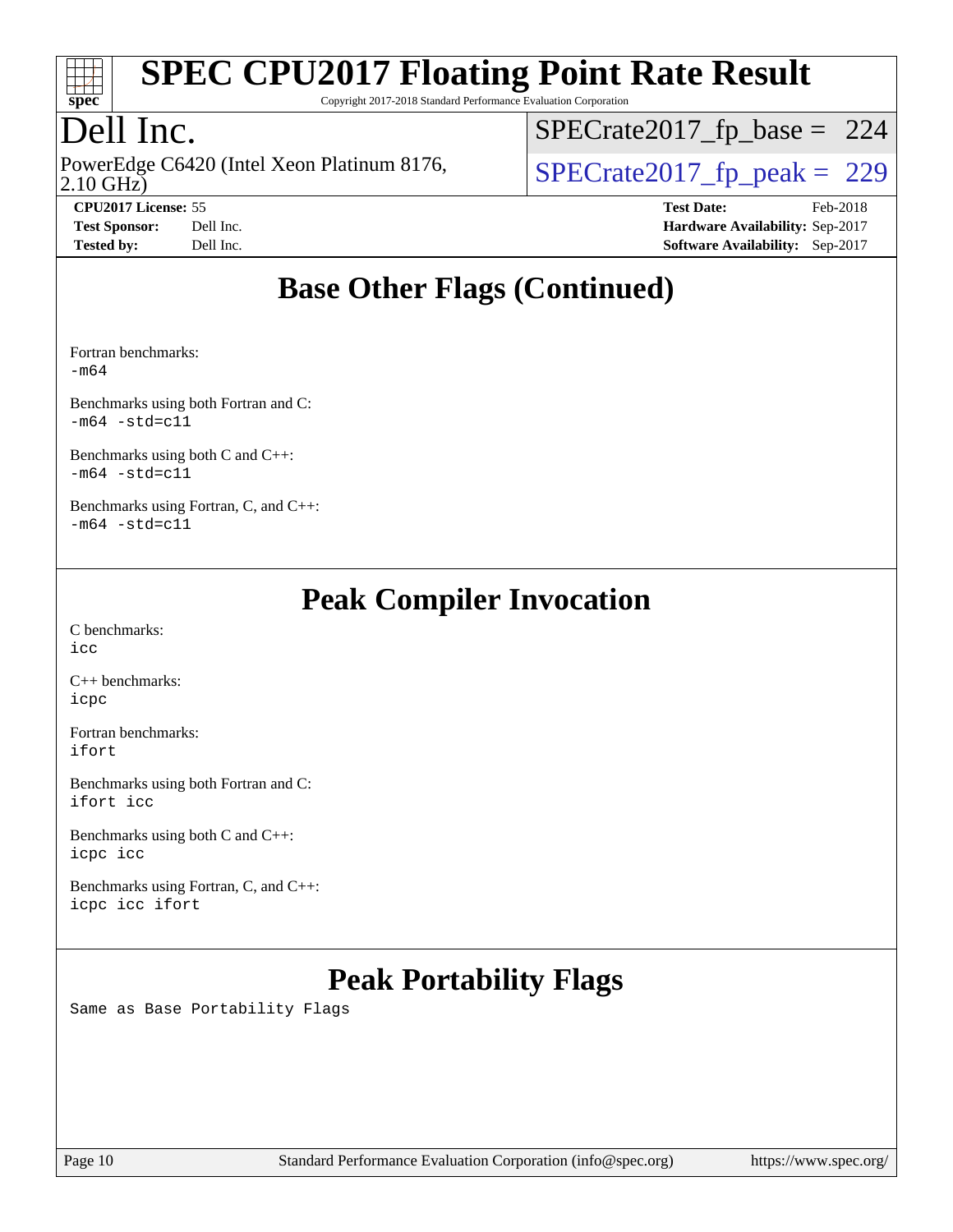

Copyright 2017-2018 Standard Performance Evaluation Corporation

## Dell Inc.

2.10 GHz) PowerEdge C6420 (Intel Xeon Platinum 8176,  $\vert$  [SPECrate2017\\_fp\\_peak =](http://www.spec.org/auto/cpu2017/Docs/result-fields.html#SPECrate2017fppeak) 229

[SPECrate2017\\_fp\\_base =](http://www.spec.org/auto/cpu2017/Docs/result-fields.html#SPECrate2017fpbase) 224

**[Tested by:](http://www.spec.org/auto/cpu2017/Docs/result-fields.html#Testedby)** Dell Inc. **[Software Availability:](http://www.spec.org/auto/cpu2017/Docs/result-fields.html#SoftwareAvailability)** Sep-2017

**[CPU2017 License:](http://www.spec.org/auto/cpu2017/Docs/result-fields.html#CPU2017License)** 55 **[Test Date:](http://www.spec.org/auto/cpu2017/Docs/result-fields.html#TestDate)** Feb-2018 **[Test Sponsor:](http://www.spec.org/auto/cpu2017/Docs/result-fields.html#TestSponsor)** Dell Inc. **[Hardware Availability:](http://www.spec.org/auto/cpu2017/Docs/result-fields.html#HardwareAvailability)** Sep-2017

# **[Peak Optimization Flags](http://www.spec.org/auto/cpu2017/Docs/result-fields.html#PeakOptimizationFlags)**

```
C benchmarks:
```

```
 519.lbm_r: -prof-gen(pass 1) -prof-use(pass 2) -ipo -xCORE-AVX2 -O3
-no-prec-div -qopt-prefetch -ffinite-math-only
-qopt-mem-layout-trans=3
 538.imagick_r: -xCORE-AVX2 -ipo -O3 -no-prec-div -qopt-prefetch
-ffinite-math-only -qopt-mem-layout-trans=3
 544.nab_r: Same as 519.lbm_r
C++ benchmarks: 
-prof-gen(pass 1) -prof-use(pass 2) -ipo -xCORE-AVX2 -O3
-no-prec-div -qopt-prefetch -ffinite-math-only
-qopt-mem-layout-trans=3
Fortran benchmarks: 
 503.bwaves_r: -xCORE-AVX2 -ipo -O3 -no-prec-div -qopt-prefetch
-ffinite-math-only -qopt-mem-layout-trans=3
-nostandard-realloc-lhs -align array32byte
 549.fotonik3d_r: Same as 503.bwaves_r
 554.roms_r: -prof-gen(pass 1) -prof-use(pass 2) -ipo -xCORE-AVX2 -O3
-no-prec-div -qopt-prefetch -ffinite-math-only
-qopt-mem-layout-trans=3 -nostandard-realloc-lhs
-align array32byte
Benchmarks using both Fortran and C: 
-prof-gen(pass 1) -prof-use(pass 2) -ipo -xCORE-AVX2 -O3
-no-prec-div -qopt-prefetch -ffinite-math-only
-qopt-mem-layout-trans=3 -nostandard-realloc-lhs -align array32byte
Benchmarks using both C and C++: 
-prof-gen(pass 1) -prof-use(pass 2) -ipo -xCORE-AVX2 -O3
-no-prec-div -qopt-prefetch -ffinite-math-only
-qopt-mem-layout-trans=3
Benchmarks using Fortran, C, and C++: 
-prof-gen(pass 1) -prof-use(pass 2) -ipo -xCORE-AVX2 -O3
-no-prec-div -qopt-prefetch -ffinite-math-only
-qopt-mem-layout-trans=3 -nostandard-realloc-lhs -align array32byte
```